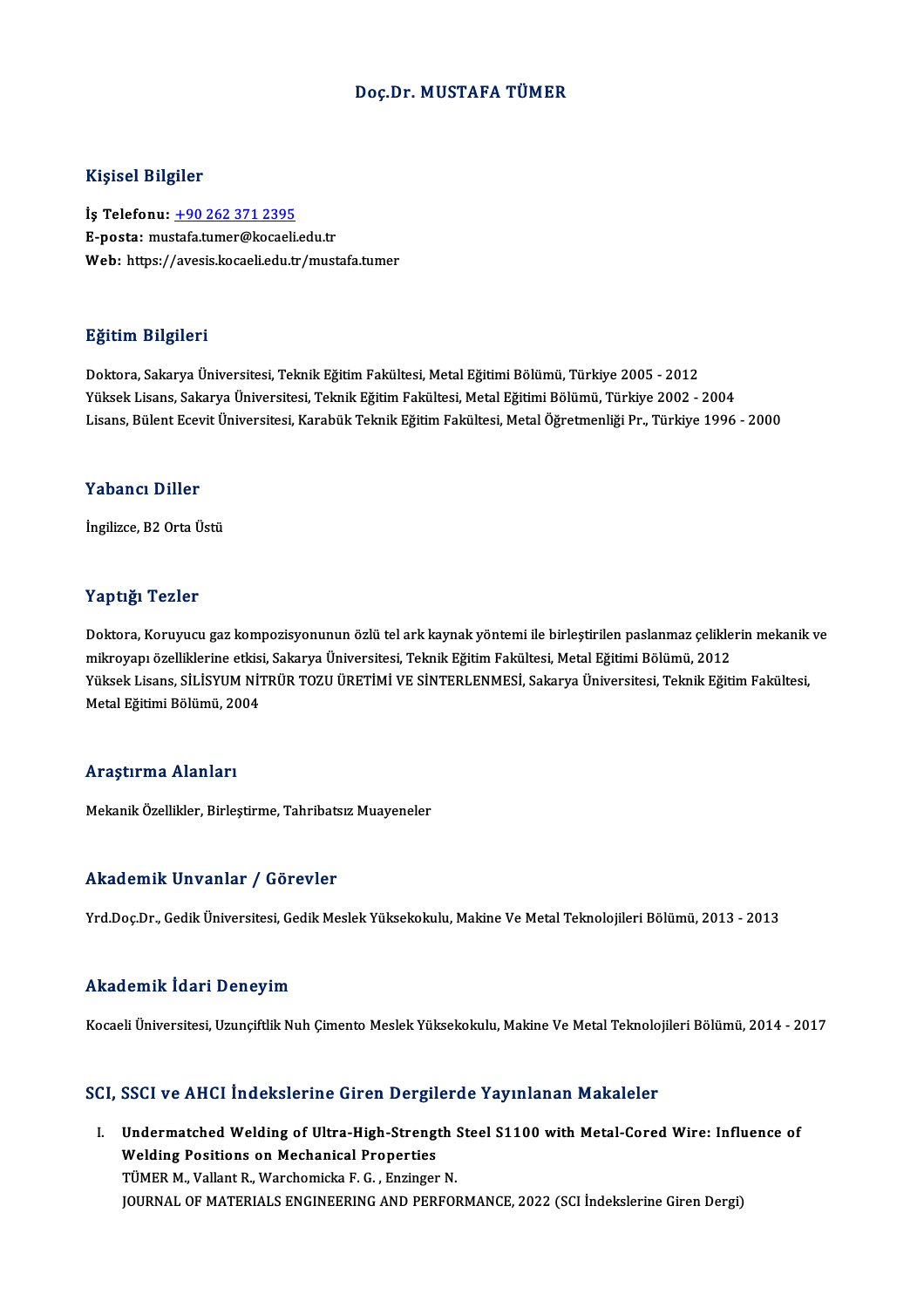II. Residual Stresses, Microstructure, and Mechanical Properties of Electron Beam Welded Thick S1100<br>Stool Resid<br>Steel<br>Tümp Residual Stresses, Microstruc<br>Steel<br>TÜMER M., Pixner F., Enzinger N.<br>JOUPMAL OF MATEPIALS ENCINI

Steel<br>TÜMER M., Pixner F., Enzinger N.<br>JOURNAL OF MATERIALS ENGINEERING AND PERFORMANCE, cilt.31, sa.3, ss.2136-2146, 2022 (SCI İndekslerine TÜMER M., Pi<br>JOURNAL OF<br>Giren Dergi)<br>Mechanical JOURNAL OF MATERIALS ENGINEERING AND PERFORMANCE, cilt.31, sa.3, ss.2136-2146, 2022 (SCI indekslerine<br>Giren Dergi)<br>III. Mechanical and microstructural properties of S1100 UHSS welds obtained by EBW and MAG welding<br>TUMER M.

Giren Dergi)<br>Mechanical and microstructural properties of S1100 UH<br>TÜMER M., Pixner F., Vallant R., Domitner J., Enzinger N.<br>WELDING IN THE WORLD, 2022 (SCI Indekslerine Giren Dergi) Mechanical and microstructural properties of S1100 UH:<br>TÜMER M., Pixner F., Vallant R., Domitner J., Enzinger N.<br>WELDING IN THE WORLD, 2022 (SCI İndekslerine Giren Dergi)<br>Flastron beam and matal astiye ges welding of ultra TÜMER M., Pixner F., Vallant R., Domitner J., Enzinger N.<br>WELDING IN THE WORLD, 2022 (SCI İndekslerine Giren Dergi)<br>IV. Electron beam and metal active gas welding of ultra-high-strength steel S1100MC: influence of heat<br>inn

WELD<br><mark>Electr</mark><br>input<br>TÜME! Electron beam and metal active<br>input<br>TÜMER M., Domitner J., Enzinger N.<br>INTERNATIONAL JOURNAL OF ADV

TÜMER M., Domitner J., Enzinger N.

input<br>TÜMER M., Domitner J., Enzinger N.<br>INTERNATIONAL JOURNAL OF ADVANCED MANUFACTURING TECHNOLOGY, cilt.119, sa.1-2, ss.587-598, 2022 (SCI<br>İndekslerine Giren Dergi) INTERNATIONAL JOURNAL OF ADVANCED MANUFACTURING TECHNOLOGY, cilt.119, sa.1-2, ss.587-598, 2022<br>Indekslerine Giren Dergi)<br>V. Mechanical and microstructural characterization of solid wire undermatched multilayer welded<br>S1100

İndekslerine Giren Dergi)<br>Mechanical and microstructural<br>S1100MC in different positions<br>TÜMER M. Warshamiska E.C., Bahı Mechanical and microstructural characterizat<br>S1100MC in different positions<br>TÜMER M., Warchomicka F. G. , Pahr H., Enzinger N.<br>JOUPMAL OF MANUEACTURING PROGESSES silt 72.

S1100MC in different positions<br>TÜMER M., Warchomicka F. G. , Pahr H., Enzinger N.<br>JOURNAL OF MANUFACTURING PROCESSES, cilt.73, ss.849-860, 2022 (SCI İndekslerine Giren Dergi) TÜMER M., Warchomicka F. G. , Pahr H., Enzinger N.<br>JOURNAL OF MANUFACTURING PROCESSES, cilt.73, ss.849-860, 2022 (SCI İndekslerine Giren Der<br>VI. Microstructure, mechanical and corrosion properties of nickel superalloy weld

- **JOURNAL OF MANUFACTURING PROC<br>Microstructure, mechanical and c<br>Kisasoz A., TÜMER M., KARAASLAN A.<br>MATEPIALS TESTING silt 63, 20.10, 20** Microstructure, mechanical and corrosion properties of nickel superalloy<br>Kisasoz A., TÜMER M., KARAASLAN A.<br>MATERIALS TESTING, cilt.63, sa.10, ss.895-900, 2021 (SCI İndekslerine Giren Dergi)<br>Mispostructure, mechanisal and
- Kisasoz A., TÜMER M., KARAASLAN A.<br>MATERIALS TESTING, cilt.63, sa.10, ss.895-900, 2021 (SCI İndekslerine Giren Dergi)<br>VII. Microstructure, mechanical and corrosion properties of uns 32205 duplex stainless steel weldment<br>io MATERIALS TESTING, cilt.63, sa.10, ss.895-900, 2021 (SCI İndekslerine Giren Dergi)<br>Microstructure, mechanical and corrosion properties of uns 32205 duplex stainless steel weldment<br>joints by multipass fcaw Gefüge und mechan Microstructure, mechanical and corrosion properties of uns 32205 duplex stainless steel weldmen<br>joints by multipass fcaw Gefüge und mechanische sowie Korrosionseigenschaften von durch FCAW<br>Mehrlagenschweißen hergestellten

joints by multipass fcaw Gefüg<br>Mehrlagenschweißen hergeste<br>Kisasoz A., Tumer M., Karaaslan A.<br>Praktische Metallegraphie (Prastie Mehrlagenschweißen hergestellten Schweißverbindungen aus rostfreiem Duplex-Stahl UNS 3220<br>Kisasoz A., Tumer M., Karaaslan A.<br>Praktische Metallographie/Practical Metallography, cilt.58, sa.6, ss.332-353, 2021 (SCI Expanded

Kisasoz A., Tumer M., Karaaslan A.<br>Praktische Metallographie/Practical Metallography, cilt.58, sa.6, ss.332-353, 2021 (SCI Expanded İndekslerine<br>Giren Dergi) Praktische Metallographie/Practical Metallography, cilt.58, sa.6, ss.332-353, 2021 (SCI Expanded Indek<br>Giren Dergi)<br>VIII. Investigation of microstructure, mechanical, and corrosion behavior of nickel-based alloy<br>625/dunley

Giren Dergi)<br>Investigation of microstructure, mechanical, and corrosion behavior of nickel-based alloy<br>625/duplex stainless steel UNS S32205 dissimilar weldments using ERNiCrMo-3 filler metal<br>TÜMER M. MERT T. Karaban T Investigation of microstruct<br>625/duplex stainless steel U<br>TÜMER M., MERT T., Karahan T.<br>WELDING IN THE WORLD, cik 6 625/duplex stainless steel UNS S32205 dissimilar weldments using ERNiCrMo-3 filler metal TÜMER M., MERT T., Karahan T.

WELDING IN THE WORLD, cilt.65, sa.2, ss.171-182, 2021 (SCI Indekslerine Giren Dergi)

IX. Microstructure, mechanical and corrosion properties of TIG welded Hastelloy C-276<br>TÜMER M. Microstructure, mechanical and corrosion properties of TIG welded Hast<br>TÜMER M.<br>MATERIALS TESTING, cilt.62, sa.9, ss.883-887, 2020 (SCI İndekslerine Giren Dergi)<br>Properties of UNS 19276 Nighel Alley and SA 516 CP 70 Steel

- X. Properties of UNS 10276 Nickel Alloy and SA 516 GR 70 Steel Dissimilar Weldment MATERIALS TESTING, cilt.62, sa.9, ss.883-887, 20<br>Properties of UNS 10276 Nickel Alloy and<br>Tümer M., Atapek Ş. H. , Kerimak M. Z. , Uluvar F.<br>Prektische Metellegraphie Prestisel Metellegraph Praktische Metallographie-Practical Metallography, cilt.57, sa.8, ss.516-535, 2020 (SCI Expanded İndekslerine Giren<br>Dergi) Tümer M., Atapek Ş. H., Kerimak M. Z., Uluvar F.
- Praktische Metallographie-Practical Metallography, cilt.57, sa.8, ss.516-535, 2020 (SCI Expanded İndekslerine Gire<br>Dergi)<br>XI. Characterization of Dissimilar Joints Between Hastelloy C276 Nickel Alloy and AISI 316L Austenit Dergi)<br>Characterizatio<br>Stainless Steel<br>Tümer M. Atane Characterization of Dissimilar Joints Betwe<br>Stainless Steel<br>Tümer M., Atapek Ş. H. , Kerimak M. Z. , Uluvar F.<br>Praktische Metallegraphie Practisel Metallegraph

Stainless Steel<br>Tümer M., Atapek Ş. H. , Kerimak M. Z. , Uluvar F.<br>Praktische Metallographie-Practical Metallography, cilt.57, sa.4, ss.260-278, 2020 (SCI Expanded İndekslerine Giren Tümer<br>Praktis<br>Dergi)<br>Evalua Praktische Metallographie-Practical Metallography, cilt.57, sa.4, ss.260-278, 2020 (SCI Expanded İndekslerine Gire<br>Dergi)<br>XII. Evaluation of microstructural and mechanical properties of dissimilar Inconel 625 nickel alloy–

## Dergi)<br>Evaluation of microstructural and mechanical properties of<br>S32205 duplex stainless steel weldment using MIG welding<br>TÜMER M. Karaban T. MERT T. Evaluation of microstructur<br>S32205 duplex stainless ste<br>TÜMER M., Karahan T., MERT T.<br>Welding in the Werld, silt 64, 88 S32205 duplex stainless steel weldment using MIG welding<br>TÜMER M., Karahan T., MERT T.<br>Welding in the World, cilt.64, sa.1, ss.21-35, 2020 (SCI İndekslerine Giren Dergi)

XIII. Investigations on mechanical strength and microstructure of multi-pass welded S690QL HSLA steel Welding in the World, cilt.64, sa.1, ss.21-35, 2020 (SCI İndekslerine Giren Dergi)<br>Investigations on mechanical strength and microstructure of multi-pass welded S690QL HSLA steel<br>using MAG and FCAW Untersuchungen zur mecha Investigations on mechanical strength and microstructure<br>using MAG and FCAW Untersuchungen zur mechanischen F<br>geschweißtem S690QL HSLA-Stahl mittels MAG und FCAW<br>MERTT TÜMER M. Karimak 7 using MAG and FCAW Unter<br>geschweißtem S690QL HSLA<br>MERT T., TÜMER M., Kerimak Z.<br>Praktische Metallegraphie (Pres geschweißtem S690QL HSLA-Stahl mittels MAG und FCAW<br>MERT T., TÜMER M., Kerimak Z.<br>Praktische Metallographie/Practical Metallography, cilt.56, sa.10, ss.634-654, 2019 (SCI İndekslerine Giren Dergi)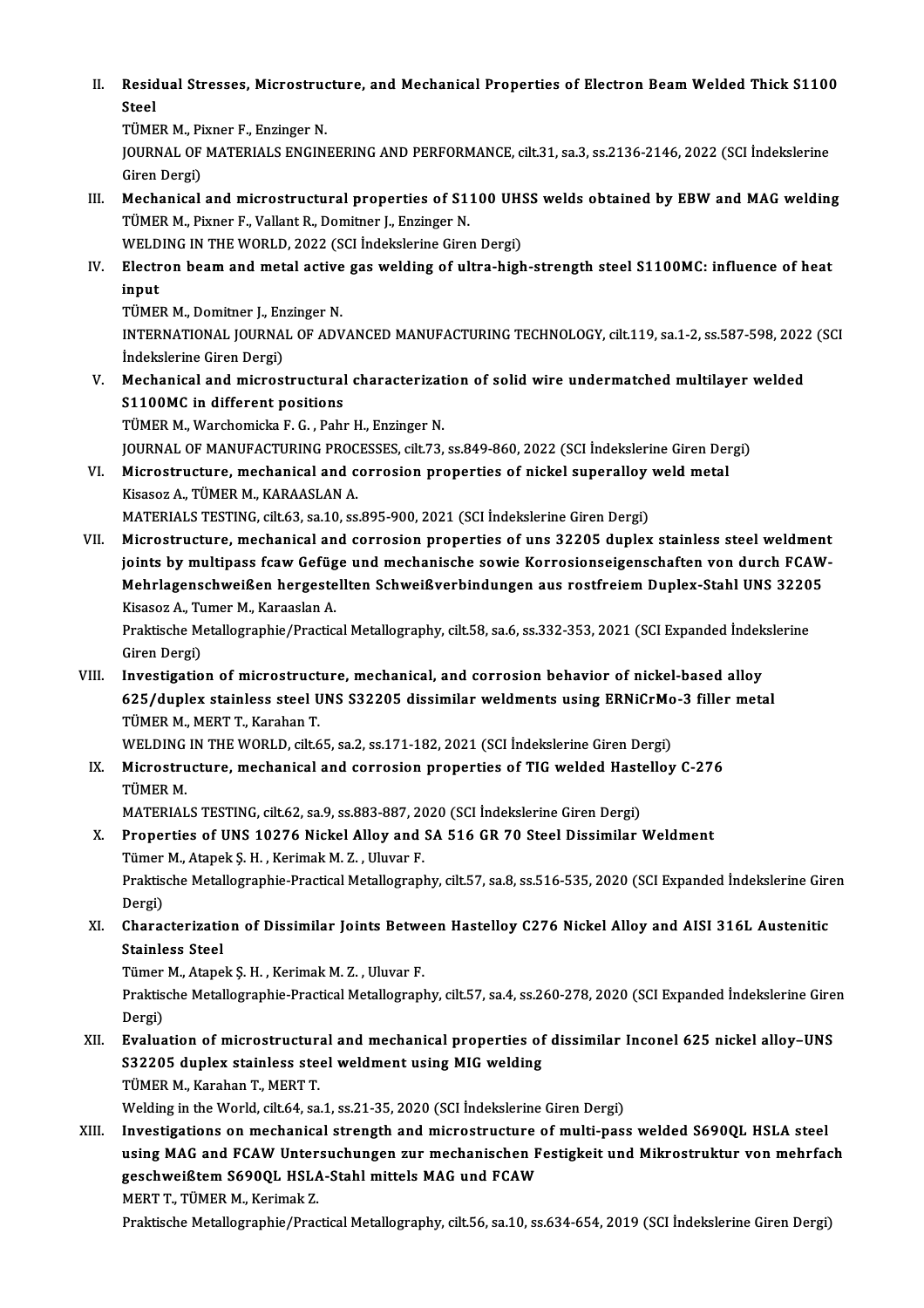XIV. Characterization of microstructure, chemical composition, and toughness of a multipass welded joint<br>Set outeritie stainless stool AIS12161 Characterization of microstructure, cl<br>of austenitic stainless steel AISI316L<br>TÜMER M. Vilmer B Characterization<br>of austenitic stain|<br>TÜMER M., Yilmaz R.<br>INTERMATIONAL JOI of austenitic stainless steel AISI316L<br>TÜMER M., Yilmaz R.<br>INTERNATIONAL JOURNAL OF ADVANCED MANUFACTURING TECHNOLOGY, cilt.87, ss.2567-2579, 2016 (SCI TÜMER M., Yilmaz R.<br>INTERNATIONAL JOURNA<br>İndekslerine Giren Dergi)<br>Strongthoning of AISI 2 INTERNATIONAL JOURNAL OF ADVANCED MANUFACTURING TECHNOLOG<br>Indekslerine Giren Dergi)<br>XV. Strengthening of AISI 2205 duplex stainless steel by strain ageing<br>Karaban T. Emre H. E. TÜMER M. KAGAR R. İndekslerine Giren Dergi)<br>Strengthening of AISI 2205 duplex stainless steel by strain ageing<br>Karahan T., Emre H. E. , TÜMER M., KAÇAR R.<br>MATERIALS & DESIGN, cilt.55, ss.250-256, 2014 (SCI İndekslerine Giren Dergi)

- Strengthening of AISI 2205 duplex stainless steel by strain ageing<br>Karahan T., Emre H. E. , TÜMER M., KAÇAR R.<br>MATERIALS & DESIGN, cilt.55, ss.250-256, 2014 (SCI İndekslerine Giren Dergi)<br>Misrostrustural studies and impact Karahan T., Emre H. E. , TÜMER M., KAÇAR R.<br>MATERIALS & DESIGN, cilt.55, ss.250-256, 2014 (SCI İndekslerine Giren Dergi)<br>XVI. Microstructural studies and impact toughness of dissimilar weldments between AISI 316 L and
- steels by FCAW<br>Yilmaz R., Tumer M. Microstructural s<br>steels by FCAW<br>Yilmaz R., Tumer M.<br>INTERNATIONAL JO steels by FCAW<br>Yilmaz R., Tumer M.<br>INTERNATIONAL JOURNAL OF ADVANCED MANUFACTURING TECHNOLOGY, cilt.67, ss.1433-1447, 2013 (SCI Yilmaz R., Tumer M.<br>INTERNATIONAL JOURNA<br>İndekslerine Giren Dergi)

# İndekslerine Giren Dergi)<br>Diğer Dergilerde Yayınlanan Makaleler

Iger Dergilerde Yayınlanan Makaleler<br>I. Microstructural Analysis of Inconel 625 Nickel Alloy / UNS S31803 Duplex Stainless-Steel Dissimilar<br>Weldmants *r Bergher*<br>Microstruct<br>Weldments<br><sup>MARAHAN T</sup> Microstructural Analysis of Inconel 625 Ni<br>Weldments<br>KARAHAN T., MERT T., TÜMER M., Kerimak M. Z.<br>Advanced Technologies and Materials silt 44 sa Weldments<br>KARAHAN T., MERT T., TÜMER M., Kerimak M. Z.<br>Advanced Technologies and Materials, cilt.44, sa.1, ss.15-19, 2019 (Diğer Kurumların Hakemli Dergileri)<br>Insanal 625, AISL 304L Malzama Ciftinin Yüksek Nikalli İlaya Ma

- KARAHAN T., MERT T., TÜMER M., Kerimak M. Z.<br>Advanced Technologies and Materials, cilt.44, sa.1, ss.15-19, 2019 (Diğer Kurumların Hakemli Dergileri)<br>II. Inconel 625-AISI 304L Malzeme Çiftinin Yüksek Nikelli İlave Metal Advanced Technologi<br>Inconel 625-AISI 3<br>Mekanik Özellikler<br>TÜMEP M Inconel 6<br>Mekanik (<br>TÜMER M.<br>Culareve l
	-

Mekanik Özellikler<br>TÜMER M.<br>Çukurova Üniversitesi Mühendislik-Mimarlik Fakültesi Dergisi, ss.73-82, 2018 (Diğer Kurumların Hakemli<br>Dergileri) TÜMER M.<br>Çukurova<br>Dergileri)<br>Kartono I Cukurova Üniversitesi Mühendislik-Mimarlik Fakültesi Dergisi, ss.73-82, 2018 (Diğer Kurumların Hakemli<br>Dergileri)<br>III. Kartepe Test ve Araştırma Merkezi (KARTEAM) Projesinin Mesleki Eğitim ve İstihdama Katkısı<br>KELEREKLER E

- Dergileri)<br>Kartepe Test ve Araştırma Merkezi (KARTEAM) Projesinin Mesleki Eğitim<br>KELEBEKLER E., AYAZ M., ÇALIŞKAN A., AKTAŞ S., TÜMER M., YEĞİN E., ÖZDEMİR E.<br>Journal of Technical Sciences cilt 8, 89,22,20, 2019 (Diğer Kur Kartepe Test ve Araştırma Merkezi (KARTEAM) Projesinin Mesleki Eğitim ve İs<br>KELEBEKLER E., AYAZ M., ÇALIŞKAN A., AKTAŞ S., TÜMER M., YEĞİN E., ÖZDEMİR E.<br>Journal of Technical Sciences, cilt.8, ss.23-30, 2018 (Diğer Kurumla KELEBEKLER E., AYAZ M., ÇALIŞKAN A., AKTAŞ S., TÜMER M., YEĞİN E., ÖZDEMİR E.<br>Journal of Technical Sciences, cilt.8, ss.23-30, 2018 (Diğer Kurumların Hakemli Dergileri)<br>IV. Kamu Üniversite Sanayi İşbirliğinin (KÜSİ) Ge
- Journal of Technical Sciences, cilt.8, ss.23-3<br>Kamu Üniversite Sanayi İşbirliğinin (K<br>Merkezi (KARTEAM) Kurulum Projesi<br>AKTAS S. KELEPEKLER E. CALISKAN A. Tİ Kamu Üniversite Sanayi İşbirliğinin (KÜSİ) Geliştirilmesine Yönelik Karter<br>Merkezi (KARTEAM) Kurulum Projesi<br>AKTAŞ S., KELEBEKLER E., ÇALIŞKAN A., TÜMER M., AYAZ M., YEĞİN E., ÖZDEMİR E.<br>Telmik Bilimleri Dergisi silt 9, ss Merkezi (KARTEAM) Kurulum Projesi<br>AKTAŞ S., KELEBEKLER E., ÇALIŞKAN A., TÜMER M., AYAZ M., YEĞİN E., ÖZDEMİR E.<br>Teknik Bilimleri Dergisi, cilt.8, ss.22-28, 2018 (Diğer Kurumların Hakemli Dergileri)<br>Nikel Berlı Sünen Alesum

AKTAŞ S., KELEBEKLER E., ÇALIŞKAN A., TÜMER M., AYAZ M., YEĞİN E., ÖZDEMİR E.<br>Teknik Bilimleri Dergisi, cilt.8, ss.22-28, 2018 (Diğer Kurumların Hakemli Dergileri)<br>V. Nikel Bazlı Süper Alaşım Inconel 625 ile AISI 304L Pasl Teknik Bilimleri Dergisi, cilt.8, ss.22-28, 2018 (Diğer Kurumların Hakemli Dergileri)<br>Nikel Bazlı Süper Alaşım Inconel 625 ile AISI 304L Paslanmaz Çelik Malzeme Çiftin<br>Birleştirilmesinde Farklı İlave Metallerin Tokluk ve M Nikel Bazlı Süper Alaşın<br>Birleştirilmesinde Farkl<br>TÜMER M., KERİMAK Z. M.<br>El Cazarî Jaurnal of Sciance Birleştirilmesinde Farklı İlave Metallerin Tokluk ve Mikroyapısal Özelliklere Etkisi<br>TÜMER M., KERİMAK Z. M.<br>El-Cezerî Journal of Science and Engineering, cilt.4, ss.116-126, 2017 (Diğer Kurumların Hakemli Dergileri)<br>Sinte

TÜMER M., KERİMAK Z. M.<br>El-Cezerî Journal of Science and Engineering, cilt.4, ss.116-126, 2017 (Diğer K.<br>VI. Sinterability of silicon nitride powder produced by the CRN process<br>Atasoy A., Tümer M. El-Cezerî Journal of<br>Sinterability of sil<br>Atasoy A., Tümer M.<br>Solid State Phenome Sinterability of silicon nitride powder produced by the CRN process<br>Atasoy A., Tümer M.<br>Solid State Phenomena, ss.896-901, 2009 (Diğer Kurumların Hakemli Dergileri)<br>Cemi Saslarının Teraltı Ve Özlü Tel Kullanarak Mas Kaunağ

Atasoy A., Tümer M.<br>Solid State Phenomena, ss.896-901, 2009 (Diğer Kurumların Hakemli Dergileri)<br>VII. Gemi Saclarının Tozaltı Ve Özlü Tel Kullanarak Mag Kaynağı İle Birleştirilmesi Ve Mekanik Özellikleri<br>VII.MAZ P. TÜM Solid State Phenomen<br>Gemi Saclarının Toz<br>YILMAZ R., TÜMER M.<br>TÜRAV PİLİM DERÇİS Gemi Saclarının Tozaltı Ve Özlü Tel Kullanarak Mag Kaynağı İle Birleştiril:<br>YILMAZ R., TÜMER M.<br>TÜBAV BİLİM DERGİSİ, cilt.2, ss.88-98, 2009 (Diğer Kurumların Hakemli Dergileri)

# TÜBAV BİLİM DERGİSİ, cilt.2, ss.88-98, 2009 (Diğer Kurumların Hakemli Dergileri)<br>Hakemli Kongre / Sempozyum Bildiri Kitaplarında Yer Alan Yayınlar

akemli Kongre / Sempozyum Bildiri Kitaplarında Yer Alan Yayınlar<br>I. Undermatched welding of ultra-high strength steelS1100 with metal-cored wire - Influence of<br>welding positions on mechanical proporties welding positions on mechanical properties<br>TÜMER M., WARCHOMICKA F. G., VALLANT R., ENZINGER N. Undermatched welding of ultra-high strength steelS11<br>welding positions on mechanical properties<br>TÜMER M., WARCHOMICKA F. G. , VALLANT R., ENZINGER N.<br>FUROPEAN CONCRESS AND EVHIPITION ON ADVANGED MA: EUROPEAN CONGRESS AND EXHIBITION ON ADVANCED MATERIALS AND PROCESSES - EUROMAT 2021, Graz,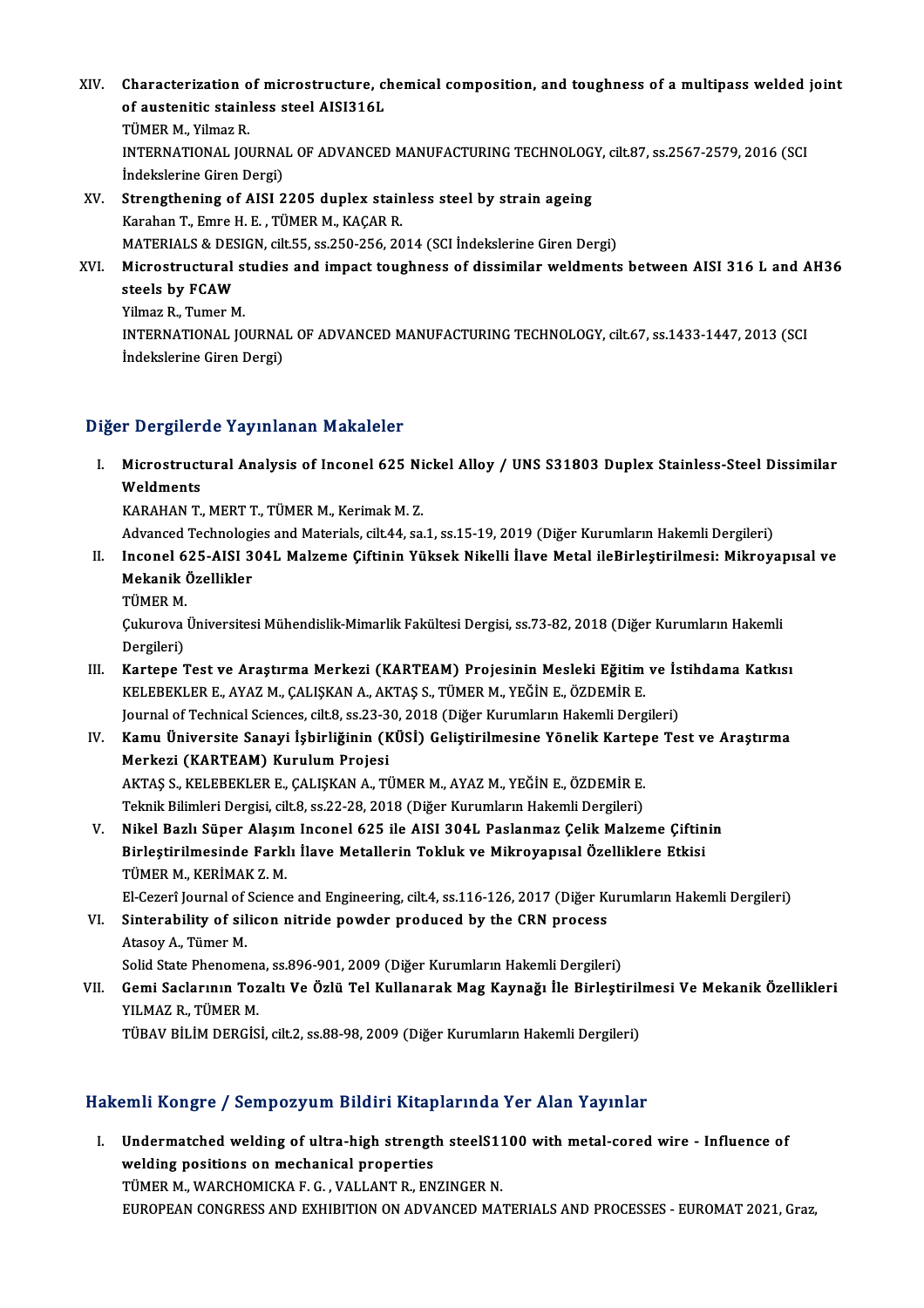Avusturya, 16 Eylül 2021

- Avusturya, 16 Eylül 2021<br>II. Investigation of Microstructure and Corrosion Properties of the Inconel 625 Weld<br>TÜMER M. KISASÖZ A. KARAASLAN A. KERİMAK M Avusturya, 16 Eylül 2021<br>Investigation of Microstructure and Corrosion<br>TÜMER M., KISASÖZ A., KARAASLAN A., KERİMAK M.<br>Eth International Conference on Welding Technologi 5th International Conference on Welding Technologies and Exhibition, Bosna-Hersek, 26 - 28 Eylül 2018, ss.273-<br>277 TÜMER M., KISASÖZ A., KARAASLAN A., KERİMAK M. 5th International Conference on Welding Technologies and Exhibition, Bosna-Hersek, 26 - 28 Eylül 2018, ss.273-<br>277<br>III. Microstructural Analysis of Inconel 625 Nickel Alloy / UNS S31803 Duplex Stainless Steel Dissimilar<br>We
- 277<br>Microstruct<br>Weldments<br>KARAHAN T Microstructural Analysis of Inconel 625 Nic<br>Weldments<br>KARAHAN T., MERT T., TÜMER M., KERİMAK M. Z.<br>The 4th UW South East European Welding Congre

Weldments<br>KARAHAN T., MERT T., TÜMER M., KERİMAK M. Z.<br>The 4th IIW South-East European Welding Congress, 10 - 13 Ekim 2018

- KARAHAN T., MERT T., TÜMER M., KERİMAK M. Z.<br>The 4th IIW South-East European Welding Congress, 10 13 Ekim 2018<br>IV. A Fractographical Study on Dissimilar Weld Joints of SAF 2205 and Hastelloy C-276 The 4th IIW South-East European Welding Congres<br>A Fractographical Study on Dissimilar Weld J<br>Çelikkol E., TÜMER M., ATAPEK Ş. H. , Kerimak M. Z.<br>Eth International Conference of Engineering Ageine 5th International Conference of Engineering Against Failure, ICEAF-V 2018, Chios, Yunanistan, 20 - 22 Haziran<br>2018, cilt.188 Celikkol E, TÜMER M., ATAPEK S. H., Kerimak M. Z. 5th International Conference of Engineering Against Failure, ICEAF-V 2018, Chios, Yunanistan, 20 - 22 Haziran<br>2018, cilt.188<br>V. Kartepe Test and Research Center (KARTEAM) Project for the Development of University Industry<br>
- 2018, cilt.188<br>Kartepe Test and Research Cente<br>Cooperation in Kocaeli Province<br>VELEREKLER E. AVAZ M. AKTAS S. 7 Kartepe Test and Research Center (KARTEAM) Project for the Developme<br>Cooperation in Kocaeli Province<br>KELEBEKLER E., AYAZ M., AKTAŞ S., TÜMER M., ÇALIŞKAN A., YEĞİN E., ÖZDEMİR E.<br>1st International Sumpesium en Innevative A Cooperation in Kocaeli Province<br>KELEBEKLER E., AYAZ M., AKTAŞ S., TÜMER M., ÇALIŞKAN A., YEĞİN E., ÖZDEMİR E.<br>1st International Symposium on Innovative Approaches inScientific Studies, 11 - 13 Nisan 2018<br>Contribution of Ka

KELEBEKLER E., AYAZ M., AKTAŞ S., TÜMER M., ÇALIŞKAN A., YEĞİN E., ÖZDEMİR E.<br>1st International Symposium on Innovative Approaches inScientific Studies, 11 - 13 Nisan 2018<br>1. Contribution of Kartepe Test and Research Cente 1st Internat<br>**Contribution**<br>**Education** 

AKTAŞ S., TÜMER M., ÇALIŞKAN A., KELEBEKLER E., AYAZ M., YEĞİN E., ÖZDEMİR E. Education<br>AKTAŞ S., TÜMER M., ÇALIŞKAN A., KELEBEKLER E., AYAZ M., YEĞİN E., ÖZDEMİR E.<br>Ist International Symposium on Recent Advances in Vocational Sciences, 11 - 13 Nisan 2018<br>The Effect of MAC and ECAW Methods en Misros

## AKTAŞ S., TÜMER M., ÇALIŞKAN A., KELEBEKLER E., AYAZ M., YEĞİN E., ÖZDEMİR E.<br>Ist International Symposium on Recent Advances in Vocational Sciences, 11 - 13 Nisan 2018<br>VII. The Effect of MAG and FCAW Methods on Microst Ist International Sympo<br>The Effect of MAG an<br>Welded Weldox 700<br>MEPTT TÜMEP M *V*E The Effect of MAG and FCAW M<br>Welded Weldox 700<br>MERT T., TÜMER M., KERİMAK M. Z.<br><sup>9th International Advanced Technol</sup> Welded Weldox 700<br>MERT T., TÜMER M., KERİMAK M. Z.<br>8th International Advanced Technologies Symposium (IATS'17), Elazığ, Türkiye, 19 - 22 Ekim 2017, ss.1824-1832<br>Misrostrustural and mosbonisal sharastoriyation of dissimilar

WERT T., TÜMER M., KERİMAK M. Z.<br>8th International Advanced Technologies Symposium (IATS'17), Elazığ, Türkiye, 19 - 22 Ekim 2017, ss.1824-1832<br>1914 Nicrostructural and mechanical characterization of dissimilar metal weld b **8th International Advanced Technologies Syn<br>Microstructural and mechanical charact<br>and AISI 316L austenitic stainless steel<br>TÜMER MAATAREKS HAKERIMAKM 7 - UU** Microstructural and mechanical characterization of dissimilar metal weld between Hastelloy C-276 and AISI 316L austenitic stainless steel<br>TÜMER M., ATAPEK Ş. H. , KERİMAK M. Z. , ULUVAR F. and AISI 316L austenitic stainless steel<br>TÜMER M., ATAPEK Ş. H. , KERİMAK M. Z. , ULUVAR F.<br>VIII. International Advanced Technologies Symposium, Elazığ, Türkiye, 19 - 22 Ekim 2017, cilt.9, ss.1916-1922<br>The Investigation of

# TÜMER M., ATAPEK Ș. H. , KERİMAK M. Z. , ULUVAR F.<br>VIII. International Advanced Technologies Symposium, Elazığ, Türkiye, 19 - 22 Ekim 2017, cilt.9, ss.1<br>IX. The Investigation of Microstructure of Dublex Stainless Steel VIII. International Adv<br>The Investigation of<br>TÜMER M., YILMAZ R.<br><sup>2nd Inon and Steel Sun</sup> The Investigation of Microstructure of Dublex Stainless Steel Welded by FCAW Method<br>TÜMER M., YILMAZ R.<br>3rd Iron and Steel Symposium(UDCS'17)3-5April 2017 Karabuk-TURKEY, Karabük, Türkiye, 3 - 05 Nisan 2017,<br>28.386.300

TÜMER M., 1<br>3rd Iron an<br>ss.386-390<br>Effect of M 3rd Iron and Steel Symposium(UDCS'17)3-5April 2017 Karabuk-TURKEY, Karabük, Türkiye, 3 - 05 Nisan 20<br>ss.386-390<br>X. Effect of Multipass Welding on Microstructure and Mechanical Properties of AISI 2205 Duplex<br>Stainless Steel

## ss.386-390<br>Effect of Multipass Welding on Mic<br>Stainless Steel<br>KISASÖZ A.. TÜMER M.. KARAASLAN A. X. Effect of Multipass Welding on Microstructure and Mechanical Properties of AISI 2205 Duplex

3rd International Iron Steel Symposium, 3 - 05 Nisan 2017, ss.66-68

KISASÖZ A., TÜMER M., KARAASLAN A.<br>3rd International Iron Steel Symposium, 3 - 05 Nisan 2017, ss.66-68<br>XI. Zırh Çeliği ile Östenitik Paslanmaz Çelik Çiftinin Gaz Metal Ark Kaynak Kabiliyeti<br>KACAR R. ERTEK EMBE H. TÜMER 3rd International Iron Steel Symposium, 3 - 05 Nis<br>Zırh Çeliği ile Östenitik Paslanmaz Çelik Çifti<br>KAÇAR R., ERTEK EMRE H., TÜMER M., SANCAR E.<br>IDEEIS2017, IL Uluslararası sayınma sanavi kanfa Zırh Çeliği ile Östenitik Paslanmaz Çelik Çiftinin Gaz Metal Ark Kay<br>KAÇAR R., ERTEK EMRE H., TÜMER M., SANCAR E.<br>IDEFIS2017, II. Uluslararası savunma sanayi konferansı, 6 - 08 Nisan 2017<br>Özlü Tel ile Birlestirilen Dubleks

## KAÇAR R., ERTEK EMRE H., TÜMER M., SANCAR E.<br>IDEFIS2017, II. Uluslararası savunma sanayi konferansı, 6 - 08 Nisan 2017<br>XII. Özlü Tel ile Birleştirilen Dubleks Paslanmaz Çeliklerin Isı Etkisi Altındaki Bölgede Meydana Ge IDEFIS2017, II. Uluslararası<br>Özlü Tel ile Birleştirilen İ<br>Değişiklerin İncelenmesi<br>TÜMER M. YU MAZ R Özlü Tel ile Birleştii<br>Değişiklerin İncelen<br>TÜMER M., YILMAZ R.<br>16th International Ma Değişiklerin İncelenmesi<br>TÜMER M., YILMAZ R.<br>16th International Materials Symposium IMSP'2016, 12 - 14 Ekim 2016

## TÜMER M., YILMAZ R.<br>16th International Materials Symposium IMSP'2016, 12 - 14 Ekim 2016<br>XIII. Nikel Bazlı Süper Alaşım Inconel 625 ile AISI 304L Paslanmaz Çelik Malzeme Çiftinin<br>Pirlestinilmesinde Farklı İleve Metallerin T 16th International Materials Symposium IMSP'2016, 12 - 14 Ekim 2016<br>Nikel Bazlı Süper Alaşım Inconel 625 ile AISI 304L Paslanmaz Çelik Malzeme Çiftin<br>Birleştirilmesinde Farklı İlave Metallerin Tokluk ve Mikroyapısal Özelli Nikel Bazlı Süper Alaşın<br>Birleştirilmesinde Farkl<br>TÜMER M., KERİMAK M. Z.<br>4th International Conforen Birleştirilmesinde Farklı İlave Metallerin Tokluk ve Mikroyapısal Özelliklere Etkisi<br>TÜMER M., KERİMAK M. Z.<br>4th International Conference on Welding Technologies and Exhibition (ICWET'16), 11 - 13 Mayıs 2016<br>Karba Tarmal İ

# TÜMER M., KERİMAK M. Z.<br>4th International Conference on Welding Technologies and Exhibition (ICWET'16), 11 - 13 Mayıs 2016<br>XIV. Karbo-Termal İndirgeme ve Nitrürleme (KTİN) ProsesindeDeney Şartlarının (t/T) Si3n4 Oluşum 4th Inter<br>Karbo-T<br>Etkileri<br>ATASOV Karbo-Termal İndir<br>Etkileri<br>ATASOY A., TÜMER M.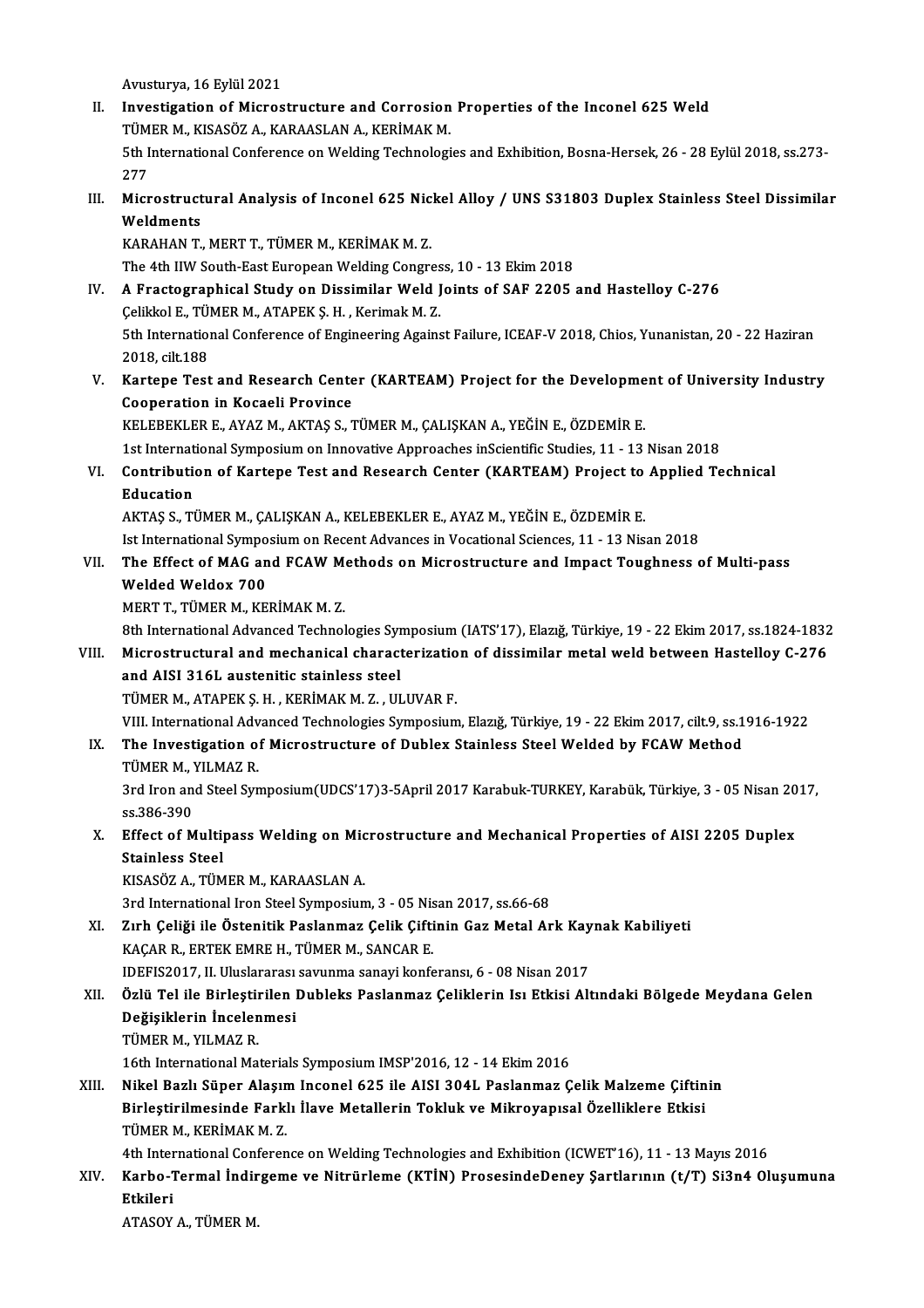4th International Powder Metallurgy Conference, Sakarya, Türkiye, 18 - 20 Mayıs 2005, ss.1299-1308<br>Özlü Tel Ark Kaynağı ile Birlestinilen Yüksek Mukayemetli Düşük Alasımlı Celik Kaynak Me

|        | 4th International Powder Metallurgy Conference, Sakarya, Türkiye, 18 - 20 Mayıs 2005, ss.1299-1308                  |
|--------|---------------------------------------------------------------------------------------------------------------------|
| XV.    | Özlü Tel Ark Kaynağı ile Birleştirilen Yüksek Mukavemetli Düşük Alaşımlı Çelik Kaynak Metallerinin                  |
|        | Darbe Tokluğunun İncelenmesi                                                                                        |
|        | YILMAZ R., ÇELİK F., TÜMER M.                                                                                       |
|        | ICWET 2012, Ankara, Türkiye, 23 - 25 Mayıs 2012, ss.494-503                                                         |
| XVI.   | Özlü Tel ile Birleştirilen AISI 316 L Östenitik Paslanmaz Çelik Malzemenin Tokluk ve Mikroyapı                      |
|        | Özellikleri                                                                                                         |
|        | TÜMER M., YILMAZ R.                                                                                                 |
|        | International Conference on Welding Technologies and Exhibition, Ankara, Türkiye, 23 - 25 Mayıs 2012, ss.485-       |
|        | 493                                                                                                                 |
| XVII.  | AH36-316L Malzeme Çiftinin Özlü Tel ile Birleştirilmesinde Mekanik Mikroyapı İlişkisinin İncelenmesi                |
|        | TÜMER M., YILMAZ R.                                                                                                 |
|        | International Iron & Steel Symposium, Kocaeli, Türkiye, 2 - 06 Nisan 2012, ss.818-825                               |
| XVIII. | Özlü Tel Ark Kaynağı ile Birleştirilen Yüksek Mukavemetli Düşük Alaşımlı Çeliklerin Çekme                           |
|        | Dayanımının İncelenmesi                                                                                             |
|        | ÇELİK F., TÜMER M., YILMAZ R.                                                                                       |
|        | International Iron & Steel Symposium, Karabük, Türkiye, 2 - 06 Nisan 2012, ss.789-796                               |
| XIX.   | The Effect of Different Welding Processes on the Duplex Stainless Steel Cladding Quality                            |
|        | TÜMER M., KARAHAN T.                                                                                                |
|        | International Congress on Advances in Welding Science and Technology forConstruction, Energy and                    |
|        | Transportation Systems (AWST - 2011), Antalya, Türkiye, 24 - 25 Ekim 2011                                           |
| XX.    | The Effects of Welding Parameters and Gases Composition on Microstructure and Penetration of                        |
|        | <b>Stainless Steels</b>                                                                                             |
|        | TÜMER M., YILMAZ R.                                                                                                 |
|        | International Congress on Advances in Welding Science and Technology forConstruction, Energy and                    |
|        | Transportation Systems (AWST - 2011), Antalya, Türkiye, 24 - 25 Ekim 2011                                           |
| XXI.   | The Effect of Shielding Gases on the Microstructure and Thoughness of Stainless Steels Weldments                    |
|        | by FCAW                                                                                                             |
|        | YILMAZ R., TÜMER M.                                                                                                 |
|        | 63rd Annual Assembly International Conference of the International Institute of Welding, İstanbul, Türkiye, 11 - 17 |
|        | Temmuz 2010, ss 847-852                                                                                             |
| XXII.  | Kuvars SiO2'den Si3N4 Tipi Teknolojik Seramik Toz Üretimi Ve Karakterizasyonu Kuvars SiO2'den                       |
|        | Si3N4 Tipi Teknolojik Seramik Toz Üretimi ve Karakterizasyonu                                                       |
|        | ATASOY A., TÜMER M.                                                                                                 |
|        | 4th International Powder Metallurgy Conference, Sakarya, Türkiye, 18 - 22 Mayıs 2005, ss.958-968                    |
|        |                                                                                                                     |

## Desteklenen Projeler

Desteklenen Projeler<br>TÜMER M., Yükseköğretim Kurumları Destekli Proje, MAG VE FCAW YÖNTEMLERİ İLE BİRLEŞTİRİLEN WELDOX 700<br>MALZEMENİN İLAVE METAL VE ISL CİPDİSİNE PAĞLLMEKANİK VE MİKROYARISAL ÖZELLİKI ERİNİN İNCELENMESİ D'OOOONNON'N' F'ESJOLOF<br>TÜMER M., Yükseköğretim Kurumları Destekli Proje, MAG VE FCAW YÖNTEMLERİ İLE BİRLEŞTİRİLEN WELDOX 700<br>MALZEMENİN, İLAVE METAL VE ISI GİRDİSİNE BAĞLI MEKANİK VE MİKROYAPISAL ÖZELLİKLERİNİN İNCELENMES TÜMER M., Y<mark>i</mark><br>MALZEMENİ!<br>2017 - 2018<br>TÜMER M. Yi MALZEMENIN, İLAVE METAL VE ISI GİRDİSINE BAĞLI MEKANIK VE MIKROYAPISAL ÖZELLIKLERININ İNCELENMESI,<br>2017 - 2018<br>TÜMER M., Yükseköğretim Kurumları Destekli Proje, YÜKSEK MUKAVEMETLİ ÇELİKLERİN BİRLEŞTİRİLMESİNDE<br>KULLANILAN Y

TÜMER M., Yükseköğretim Kurumları Destekli Proje, YÜKSEK MUKAVEMETLİ ÇELİKLERİN BİRLEŞTİRİLMESİNDE İNCELENMESİ,2014 -2015

## Atıflar

ToplamAtıf Sayısı (WOS):91 h-indeksi (WOS):5